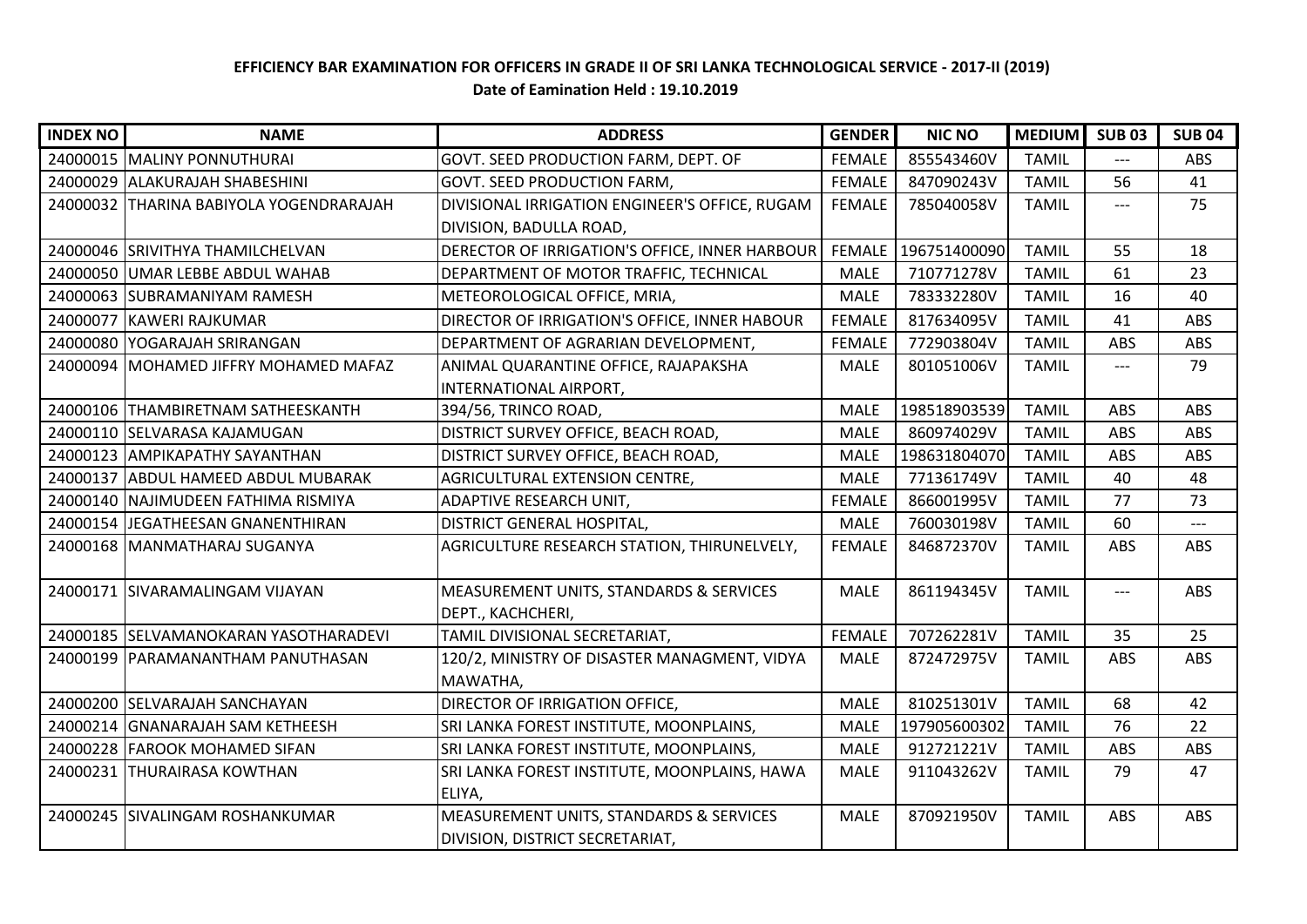| 24000259 | <b>VELUPILLAI NAGENDRAN</b>                                         | OFFICE OF THE ASSISTANT DIRECTOR OF<br>AGRICULTURE,                               | <b>MALE</b>   | 712872250V   | <b>TAMIL</b>   |       | 65  |
|----------|---------------------------------------------------------------------|-----------------------------------------------------------------------------------|---------------|--------------|----------------|-------|-----|
|          | 24000262 THILINI DEEPTHIKA WIMALAWICKRAMA<br><b>BALASOORIYA</b>     | NATIONAL PLANT QURANTINE SERVICE, CANADA<br><b>FRIENDSHIP ROAD,</b>               | <b>FEMALE</b> | 888242430V   | <b>SINHALA</b> | 64    | 68  |
|          | 24000276 BANNAHAKE MUDIYANSELAGE<br>PRIYADARSHINEE BANNAHAKE        | SEED & PLANTING MATERIALS SALES CENTER,<br><b>DEPARTMENT OF AGRICULTURE,</b>      | <b>FEMALE</b> | 866300801V   | <b>SINHALA</b> | 74    | 56  |
|          | 24000280 MUHAMDIRAM MUDIYANSELAGE<br>CHANDANA PRADEEP KARUNASENA    | <b>GOVERNMENT SEED PRODUCTION FARM,</b><br>MALWATTA,                              | <b>MALE</b>   | 870021429V   | <b>SINHALA</b> | 77    | ABS |
|          | 24000293 KOLAMBA MUHANDIRAMGE MANORI<br>PRIYANGIKA                  | NATIONAL CINNAMON RESEARCH AND TRAINING<br>ICENTER, PALOLPITIYA,                  | <b>FEMALE</b> | 835043126V   | <b>SINHALA</b> | $---$ | 71  |
|          | 24000305 PARANA VITHANAGE WASANTHA<br>UDAYANGA SILVA                | MEASURMENTS UNITS, STANDARDS & SERVICES<br>DEPARTMENT, DISTRICT SECRETARIAT,      | <b>MALE</b>   | 821102561V   | <b>SINHALA</b> | 69    | 59  |
|          | 24000319 JAYASINHEGE DON CHATHURA DINESH                            | <b>FRUIT RESEARCH &amp; DEVELOPMENT INSTITUTE,</b><br>KANANWILA,                  | <b>MALE</b>   | 198716801740 | SINHALA        | $---$ | 62  |
|          | 24000322 REIGALA DASILI LEKAMALAGE LASANTHI<br>CHATHURIKA JAYARATNE | AGRICULTURE RESEARCH STATION, NEW TOWN,                                           | <b>FEMALE</b> | 827513830V   | <b>SINHALA</b> | 67    | 35  |
|          | 24000336 MAHAGOLLAGE NILUPA ERANGANIE<br><b>MAHAGOLLAGE</b>         | FRUIT RESEARCH AND DEVELOPMENT INSTITUTE,<br>KANANWILA,                           | <b>FEMALE</b> | 836403487V   | <b>SINHALA</b> | $---$ | 61  |
|          | 24000340 THILINI CHATHURANGANI JAYATHILAKE                          | NATIONAL PLANT QURANTINE SERVICE, CANADA<br><b>FRIENDSHIP ROAD,</b>               | <b>FEMALE</b> | 877631095V   | <b>SINHALA</b> | $---$ | 53  |
|          | 24000353 HENAKA ARACHCHILLAGE LASHIKA<br>HARSHANI KUMARI HERATH     | P.B. 11, HORTICULTURE CROP RESEARCH AND<br>DEVELOPMENT INSTITUTE, GANNORUWA,      | <b>FEMALE</b> | 198680900448 | <b>SINHALA</b> | $---$ | ABS |
|          | 24000367 THENNAKOON MUDIYANSELAGE NALINDA<br><b>KUMARA</b>          | SEED CERTIFICATION SERVICE, REGIONAL OFFICE,                                      | <b>MALE</b>   | 851441565V   | <b>SINHALA</b> | $---$ | ABS |
|          | 24000370 KARIYAKARANAGAE PRADEEP<br>PRIYADARSANA GUNAPALA           | NATIONAL PLANT QURANTINE SERVICE, CANADA<br><b>FRIENDSHIP ROAD,</b>               | <b>MALE</b>   | 701340418V   | <b>SINHALA</b> | 40    | 40  |
|          | 24000384 WEERA MUNIGE AKILA SANDARUWAN<br>MADUSANKA                 | DEPARTMENT OF MEASUREMENT UNITS STANDERDS<br>AND SERVICES, MAHENAWATTA, PITIPANA, | <b>MALE</b>   | 860431610V   | <b>SINHALA</b> | 40    | --- |
|          | 24000398 PANIWIDA KARAGE NISANSALA<br>SANJEEWANI WIJEDASA           | DEPARTMENT OF MEASUREMENT UNITS STANDERDS<br>AND SERVICES, MAHENAWATTA, PITIPANA, | <b>FEMALE</b> | 198467302403 | <b>SINHALA</b> | 78    | 58  |
| 24000400 | WIJEKOON MUDIYANSELAGE RASANGIKA<br>SHYAMALEE WIJEKOON              | MESUREMENT STANDARD UNIT, DISTRICT<br>SECRETARIAT, 5TH FLOOR,                     | <b>FEMALE</b> | 838633668V   | <b>SINHALA</b> | 75    | --- |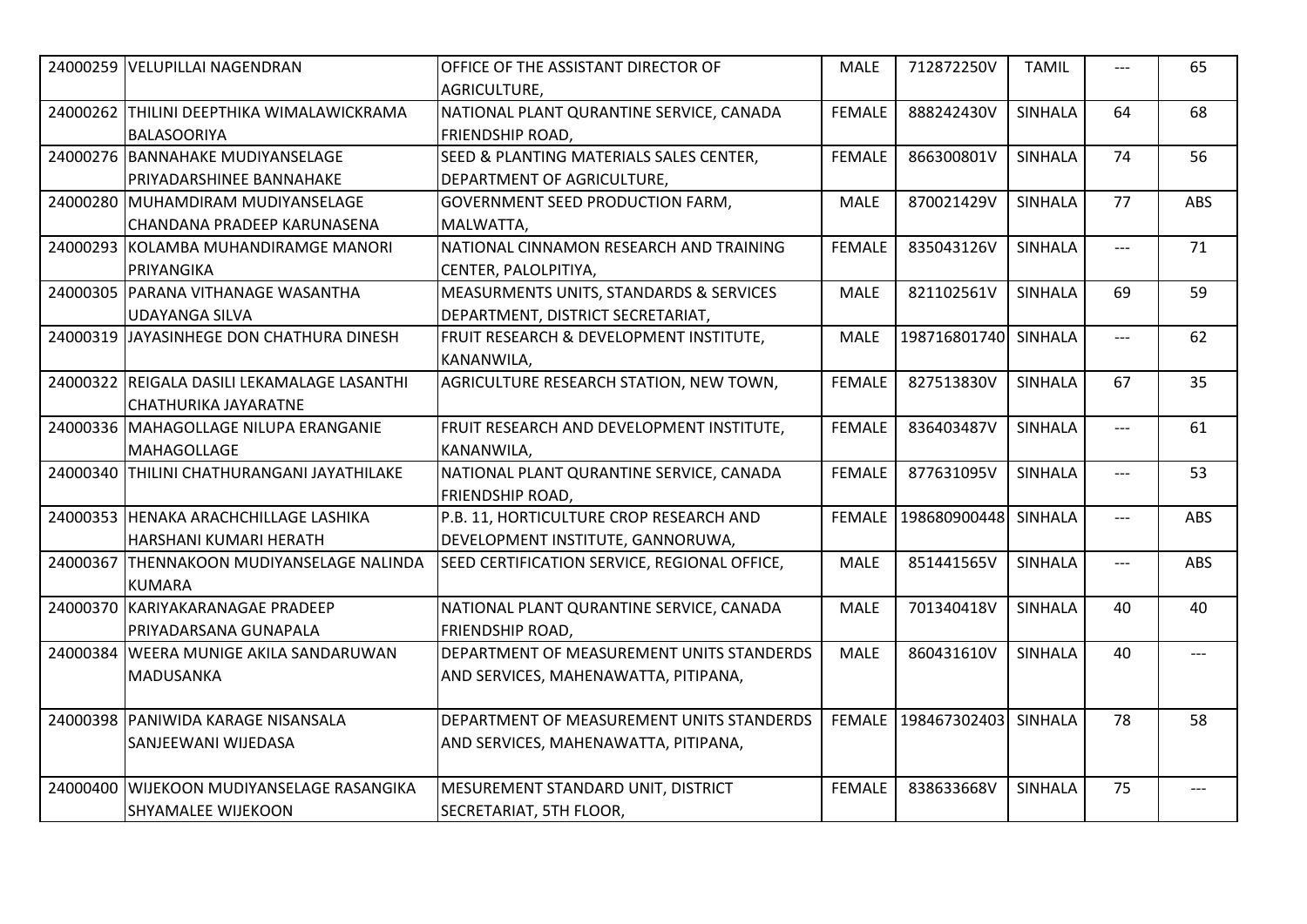| 24000413 RANEPURAGE KALYANA PUSHPAKUMARA                                                 | <b>MEASUREMENT UNITS, STANDARDS AND SERVICES</b>                                | <b>MALE</b>   | 832011363V           | SINHALA        | ---   | 82                                  |
|------------------------------------------------------------------------------------------|---------------------------------------------------------------------------------|---------------|----------------------|----------------|-------|-------------------------------------|
| <b>JAYARATHNE</b>                                                                        | DEPARTMENT, MAHENAWATTA, PITIPANA,                                              |               |                      |                |       |                                     |
| 24000427 MADDUMAGE DILINI ANURUDDHIKA<br><b>FERNANDO</b>                                 | MEASUREMENT UNITS, STANDARDS AND SERVICES<br>DEPARTMENT, MAHENAWATTA, PITIPANA, | <b>FEMALE</b> | 888483330V           | <b>SINHALA</b> | 79    | $---$                               |
| 24000430 SATTAMBIRALALAGE DON LUSHAN SRI<br><b>DILIP PRIYANTHA</b>                       | LAND COMMISSIONER'S OFFICE, KACHCHERIYA,                                        | <b>MALE</b>   | 650071077V           | <b>SINHALA</b> | $---$ | 74                                  |
| 24000444 RAJAPAKSHAGE KRISHANTHA KUMARA<br>ISENARATHNA                                   | LAND COMMISSIONER'S OFFICE, DISTRICT<br>SECRETARIAT,                            | MALE          | 196325403336 SINHALA |                | 41    | 50                                  |
| 24000458 KEBELHITIYAWE GEDARA REETA KUMARI<br><b>WITHANAGE</b>                           | LAND COMMISSIONER OFFICE, SECRETARIAT,                                          | <b>FEMALE</b> | 716284255V           | <b>SINHALA</b> | ---   | 53                                  |
| 24000461 ATHTHANAYAKE MUDIYANSELAGE GANGA<br> KUMUDINE JAYATHILAKA                       | LAND COMMISSIONER'S OFFICE, DISTRICT<br>SECRETARIAT,                            | <b>FEMALE</b> | 736153858V           | SINHALA        | 64    | 40                                  |
| 24000475   NAMALGAMUWAGE VIJITHANANDA<br>NAMALGAMUWA                                     | DIVISIONAL SECRETARIAT,                                                         | <b>MALE</b>   | 812250817V           | <b>SINHALA</b> | 68    | $---$                               |
| 24000489 CHAMINDA KUMARA JAYALATH                                                        | MEASUREMENT UNITS, STANDARDS AND SERVICES<br>DEPARTMENT, MAHENAWATTA, PITIPANA, | MALE          | 198327204173 SINHALA |                | 52    | 44                                  |
| 24000492 SAGALA BALASURIYA                                                               | DEPARTMENT OF MOTOR TRAFFIC, DISTRICT<br>SECRETARIAT OFFICE,                    | <b>MALE</b>   | 197017602738 SINHALA |                | $---$ | 56                                  |
| 24000504 SANNASURIYAGE DAYAWANSA                                                         | DIVISIONAL SECRETARIAT, KADUWELA,                                               | <b>MALE</b>   | 197028200707         | SINHALA        | 40    | $\qquad \qquad - -$                 |
| 24000518 NISHANTHA HETTIARACHCHI                                                         | DEPARTMENT OF MOTOR TRAFFIC, KATUWAWALA,                                        | <b>MALE</b>   | 682340100V           | SINHALA        | 65    | 40                                  |
| 24000521 EKANAYAKA MUDIYANSELAGE DAMMIKA<br><b>EKANAYAKA</b>                             | DEPARTMENT OF MOTOR TRAFFIC, DISTRICT OFFICE,                                   | <b>MALE</b>   | 721020851V           | <b>SINHALA</b> | 73    | 72                                  |
| 24000535   DISSANAYAKA BANDARALAGE THUSHARA<br><b>DISSANAYAKE</b>                        | D.M.T., DISTRICT SECRETARIAT OFFICE,                                            | <b>MALE</b>   | 742190625V           | SINHALA        | 62    | $\hspace{0.05cm}---\hspace{0.05cm}$ |
| 24000549 CHAMINDA KUMARA ABEYSINGHE<br><b>WEERAWARNA</b>                                 | DEPARTMENT OF MOTOR TRAFFIC, WERAHERA,                                          | <b>MALE</b>   | 730952830V           | SINHALA        | $---$ | 76                                  |
| 24000552 PULUKKUTTI ARACHCHIGE DON RUWAN<br><b>MALDENIYA</b>                             | DEPARTMENT OF MOTOR TRAFFIC, WERAHERA,                                          | MALE          | 761641689V           | SINHALA        | 57    | 55                                  |
| 24000566 KANDEWATTA BALASOORIYA<br>ARACHCHILLAGE WATHSALA WINODINI<br><b>BALASOORIYA</b> | SEED TESTING LABORATARY,                                                        | <b>FEMALE</b> | 857782569V           | SINHALA        | ---   | 62                                  |
| 24000570 SEPALA DAHANAYAKA GAYANI INDIKA                                                 | SEED CERTIFICATION REGIONAL OFFICE,                                             | <b>FEMALE</b> | 858322596V           | SINHALA        | 61    | 51                                  |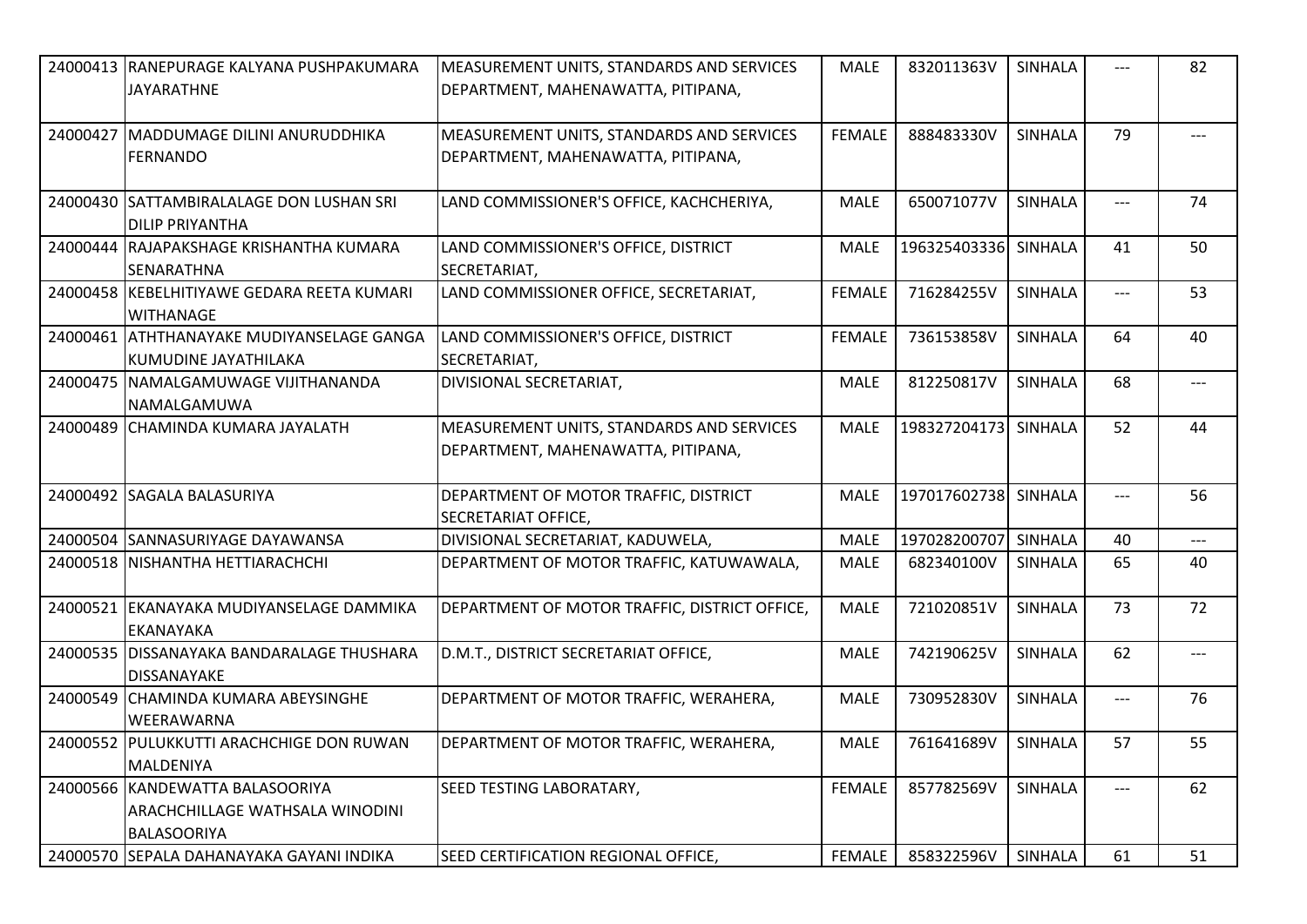|          | 24000583 LAKMI JAYASINGHE                                  | AGRICULTURE RESEARCH STATION, MADURUKETIYA,         | FEMALE        | 867300473V           | <b>SINHALA</b> | ---        | 52    |
|----------|------------------------------------------------------------|-----------------------------------------------------|---------------|----------------------|----------------|------------|-------|
|          | 24000597 ARUNA PRADEEP JAYASINGHE                          | ADEPTIVE RESEARCH CENTRE, 103, JAFFNA ROAD,         | <b>MALE</b>   | 831240075V           | <b>SINHALA</b> | $---$      | 61    |
|          | 24000609 EDIRISINGHA PELIGEDARA WIJEWARDANA                | HORTICULTURE CROP RESEARCH INSTITUTE,<br>GANNORUWA, | <b>MALE</b>   | 803383790V           | <b>SINHALA</b> | 47         | $---$ |
|          | 24000612 NADIRA LAKSHMAN ABEYSEKARA                        | RANGE FOREST OFFICE, LOWER DICKSON ROAD,            | <b>MALE</b>   | 633620520V           | <b>SINHALA</b> | ---        | 50    |
|          | 24000626 THUSHARA LAKMAL WEDAMULLA                         | DIVISIONAL SECRETARIAT,                             | <b>MALE</b>   | 803043264V           | <b>SINHALA</b> | ---        | ABS   |
|          | 24000630 MAPA MUDIYANSELAGE KAPILA                         | EXPORT AGRICULTURE DISTRICT OFFICE, OLD             | <b>MALE</b>   | 870951892V           | <b>SINHALA</b> | ---        | 55    |
|          | PRASANTHA WICKRAMASOORIYA                                  | KACHCHERIYA,                                        |               |                      |                |            |       |
|          | 24000643 YAPA MUDIYANSELAGE NAWODA ARUNA<br>KUMARI YAPA    | BEE KEEPING DEVELOPMENT UNIT, BINDUNUWEWA,          | <b>FEMALE</b> | 796051760V           | <b>SINHALA</b> | 53         | 46    |
|          | 24000657 RIYASUL HASAN FATHUMA MINHA                       | DIVISIONAL SECRETARIAT, FOUR GRAVETS,               | <b>FEMALE</b> | 866851891V           | <b>SINHALA</b> | 70         | 57    |
|          | 24000660 NIYANDI KARALAGE CHANDRA SENA                     | DIVISIONAL SECRETIAT OFFICE,                        | <b>MALE</b>   | 653290144V           | <b>SINHALA</b> | ---        | ABS   |
|          | 24000674 BATHGOLLE GEDARA INDUNIL CHAMINDA                 | DEPARTMENT OF MOTOR TRAFFIC, DISTRICT OFFICE,       | <b>MALE</b>   | 730700873V           | <b>SINHALA</b> | <b>ABS</b> | ---   |
|          | ARIYADASA                                                  | FARM ROAD, 3RD MILE POST,                           |               |                      |                |            |       |
|          | 24000688 BANDIGODA GAMAGE WASANTHA PUSHPA<br><b>KUMARA</b> | IN SERVICE TRAINING INSTITUTE,                      | <b>MALE</b>   | 810473711V           | <b>SINHALA</b> | <b>ABS</b> | ABS   |
|          | 24000691 MAPA RALLAGE INDIKA ABERATHNA                     | DEPUTY DIRECTOR OFFICE, INTER PROVINCIAL,           | <b>MALE</b>   | 860734273V           | <b>SINHALA</b> | ---        | 43    |
|          | 24000703 LIYANA HERATH PATHIRANAGE SAMAN                   | ISUSTAINABLE AGRICULTURE RESEARCH AND               | <b>MALE</b>   | 197608700846         | SINHALA        | ---        | 47    |
|          | PRIYANTHA                                                  | DEVELOPMENT CENTER, MAKANDURA,                      |               |                      |                |            |       |
| 24000717 | WIJERATHNE MUDIYANSELAGE SETHMINI                          | <b>HORTICUL TURAL CROPS RESEARCH AND</b>            | <b>FEMALE</b> | 198266603030 SINHALA |                | 63         | 23    |
|          | DILUMKA KUMARIHAMI WIJERATHNE                              | DEVELOPMENT INSTITUTE,                              |               |                      |                |            |       |
|          | 24000720 CHANDANA KOSSINNA                                 | LITHO BRANCH SURVEY DEPARTMENT,                     | MALE          | 603301099V           | SINHALA        | 40         | 17    |
|          | 24000734 DONA CHATHURI SADEEPA JAYATHUNGA                  | PHOTOGRAMMETRIC UNIT, AIR SURVEY BRANCH,            | <b>FEMALE</b> | 776062871V           | <b>SINHALA</b> | ---        | 50    |
|          |                                                            | SURVEY GENERALS OFFICE, KIRULA ROAD,                |               |                      |                |            |       |
|          | 24000748 WIKRAMANAYAKA KARUNARATHNA                        | PHOTOGRAMMETRIC UNIT, AIR SURVEY BRANCH             | <b>MALE</b>   | 883660340V           | <b>SINHALA</b> | ---        | 61    |
|          | CHATHURA MADHUSHANKA                                       | SURVEY GENARALS OFFICE, KIRULA ROAD,                |               |                      |                |            |       |
|          | 24000751 JAYASINGHE DON NUWANPRIYA                         | N.M.C. DEPARTMENT OF METEOROLOGY,                   | <b>MALE</b>   | 840272630V           | <b>SINHALA</b> | ---        | 61    |
|          | 24000765 THUDUHENAGE DON RANJITH SURANGA                   | TR BRANCH, SURVEYOR GENERAL OFFICE,                 | <b>MALE</b>   | 863290570V           | <b>SINHALA</b> | 44         | 48    |
|          |                                                            |                                                     |               |                      |                |            |       |
|          | 24000779 VIYANNALAGE NIMALI RENUKA                         | STRUCTURAL BRANCH, 1ST FLOOR, DEPARTMENT OF         | <b>FEMALE</b> | 847884185V           | <b>SINHALA</b> | ---        | 64    |
|          | <b>GUNATHILAKE</b>                                         | <b>BUILDINGS, SETHSIRIPAYA,</b>                     |               |                      |                |            |       |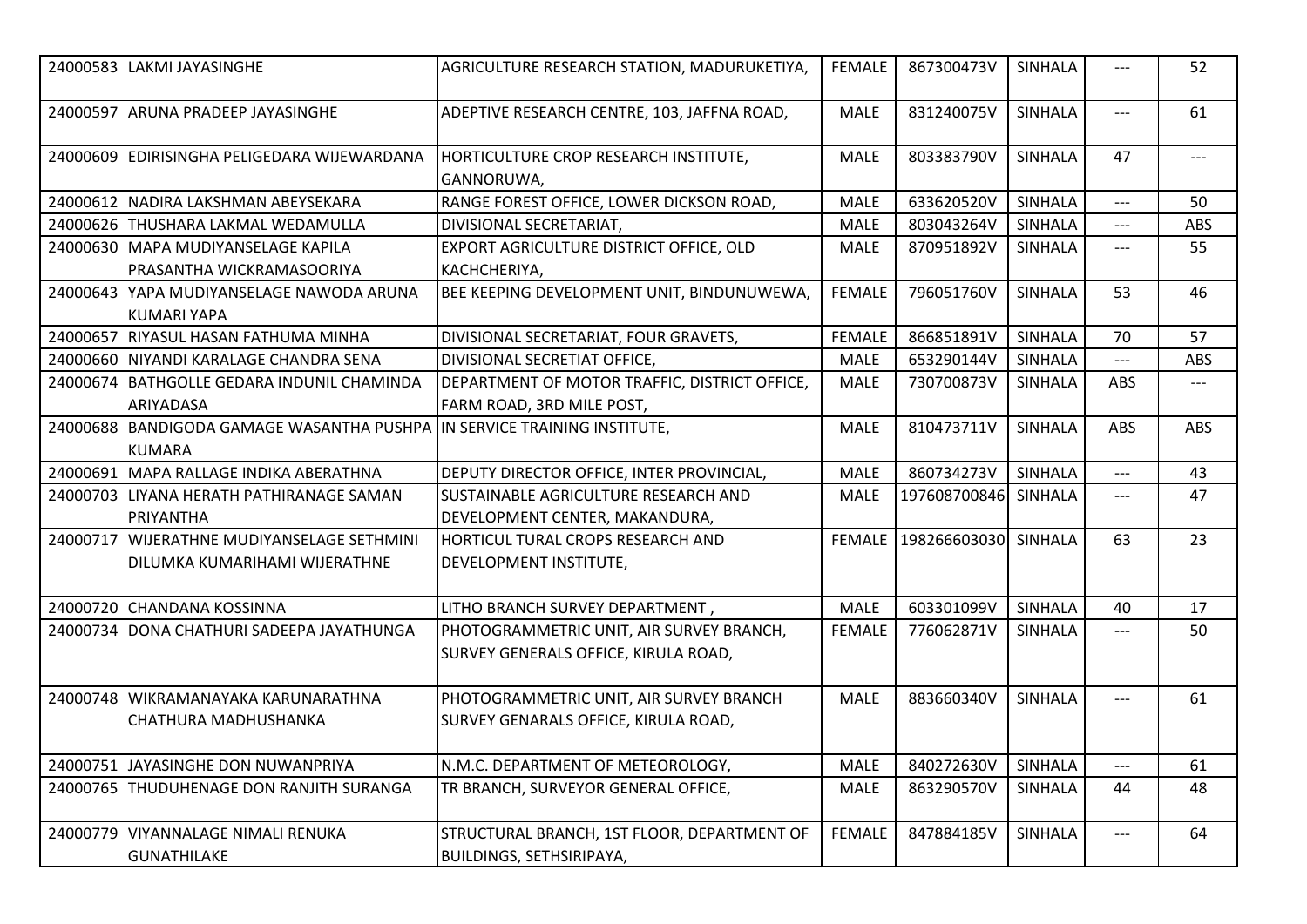|          | 24000782 SELLAPPERUMAGE NILAKSHANA<br><b>DEVTHILINA FERNANDO</b>                                  | DEPARTMENT OF BUILDINGS, 2ND FLOOR,<br>SETHSIRIPAYA,                                     | <b>MALE</b>   | 860330199V           | <b>SINHALA</b> | ---   | 61    |
|----------|---------------------------------------------------------------------------------------------------|------------------------------------------------------------------------------------------|---------------|----------------------|----------------|-------|-------|
|          | 24000796 SUBANDU MATHANGAWEERA                                                                    | DEPARTMENT OF BUILDINGS CHIEF ENGINEER OFFICE,<br>10, UPPER DICKSON ROAD,                | <b>MALE</b>   | 833310240V           | SINHALA        | ---   | 50    |
|          | 24000808 BUDDHIMA WICKRAMASINGHA<br><b>GUNASEKARA</b>                                             | CHIEF ENGINEERS OFFICE ZONE 6, DEPARTMENT OF<br><b>BUILDINGS, 10 UPPER DICKSON ROAD,</b> | <b>FEMALE</b> | 198175300575 SINHALA |                | ---   | ABS   |
|          | 24000811 PRASANNA ANURA BANDARA EKANAYAKE                                                         | CHIEF ENGINEERS OFFICE, ZONE 5, DEPARTEMANT OF<br><b>BUILDINGS,</b>                      | <b>MALE</b>   | 196935003523         | SINHALA        | 68    | 53    |
|          | 24000825 SIDDIYA HALU INOKA CHATHURANI                                                            | DEPARTMENT OF BUILDINGS, 2ND FLOOR,<br>SETHSIRIPAYA,                                     | <b>FEMALE</b> | 835484394V           | <b>SINHALA</b> | 63    | $---$ |
|          | 24000839 IMIYAGE DONA ASITHA DULANJALEE<br>SOMAWANSA                                              | DEPARTMENT OF BUILDINGS, 2ND FLOOR,<br>SETHSIRIPAYA,                                     | <b>FEMALE</b> | 836431200V           | <b>SINHALA</b> | 56    | $---$ |
|          | 24000842 WATTHE GEDARA BUDDHIKA RANGANATH<br>ARIYARATHNE                                          | FRUIT CROP RESEARCH & DEVELOPMENT STATION,<br>16, GANNORUWA,                             | <b>MALE</b>   | 812860461V           | <b>SINHALA</b> | $---$ | ABS   |
|          | 24000856 KAMBURAWALA KANKANAMGE NADEESHA<br>NIROSHINI GUNAWARDANE                                 | REGIONAL AGRICULTURE RESEARCH AND<br>DEVELOPMENT CENTER, DIYATALAWA ROAD,                | <b>FEMALE</b> | 815891600V           | <b>SINHALA</b> | ABS   | ABS   |
|          | 24000860 WARAKAGODA ARACHCHIGE LASANTHA<br>PIYASIRI KARUNARATHNA                                  | GOVERNMENT SEEDS PRODUCTION, FARM,                                                       | <b>MALE</b>   | 791933048V           | <b>SINHALA</b> | 40    | $---$ |
|          | 24000873 INANAYAKKARA KARIYAWASUM MUDALIGE<br>RAVEENDRA DANSLI JAYANANDA SHAMAL                   | DISTRIC OFFICE, EXPORT AGRICUTURE DEPATMNET,<br>GATABE,                                  | <b>MALE</b>   | 862104005V           | <b>SINHALA</b> | 54    | 31    |
| 24000887 | RATHNAYAKE MUDIYANSELAGE JAGATH<br>CHAMINDA BANDARA SENANAYAKE                                    | HORTICULTURE CROP RESEARCH AND<br>DEVELOPMENT,                                           | <b>MALE</b>   | 801313523V           | <b>SINHALA</b> | ---   | 68    |
|          | 24000890 ABEYKOON BASNAYAKA MUDIYANSELAGE<br>HIMALI PRIYADARSHANI                                 | ANIMAL VIRUS LABORATORY,                                                                 | <b>FEMALE</b> | 875162233V           | <b>SINHALA</b> | ---   | 71    |
|          | 24000902 SENEVIRATHNA ARACHCHILLAGE<br><b>SUBHADRA PRIYADHARSHANI</b><br>SENEVIRATHNA             | DEPUTY DIRECTOR OF AGRICULTURE SEED OFFICE,                                              | <b>FEMALE</b> | 867613455V           | <b>SINHALA</b> | $---$ | 68    |
|          | 24000916 IRESHA DILRUKSHI MUNASINGHE VIDANA<br>PATHIRANA                                          | OFFICE OF THE REGISTOR OF PESTICIDE, GETAMBE,                                            | <b>FEMALE</b> | 765860717V           | <b>SINHALA</b> | 60    | ---   |
| 24000920 | <b>WHERAHARA KODITHUWAKKU</b><br>ARACHCHIGE CHATHURIKA PRIYADARSHANI BATHALAGODA,<br>KODITHUWAKKU | RICE REASEARCH AND DEVELOPMENT INSTITUTE,                                                | <b>FEMALE</b> | 857522672V           | <b>SINHALA</b> | ---   | 66    |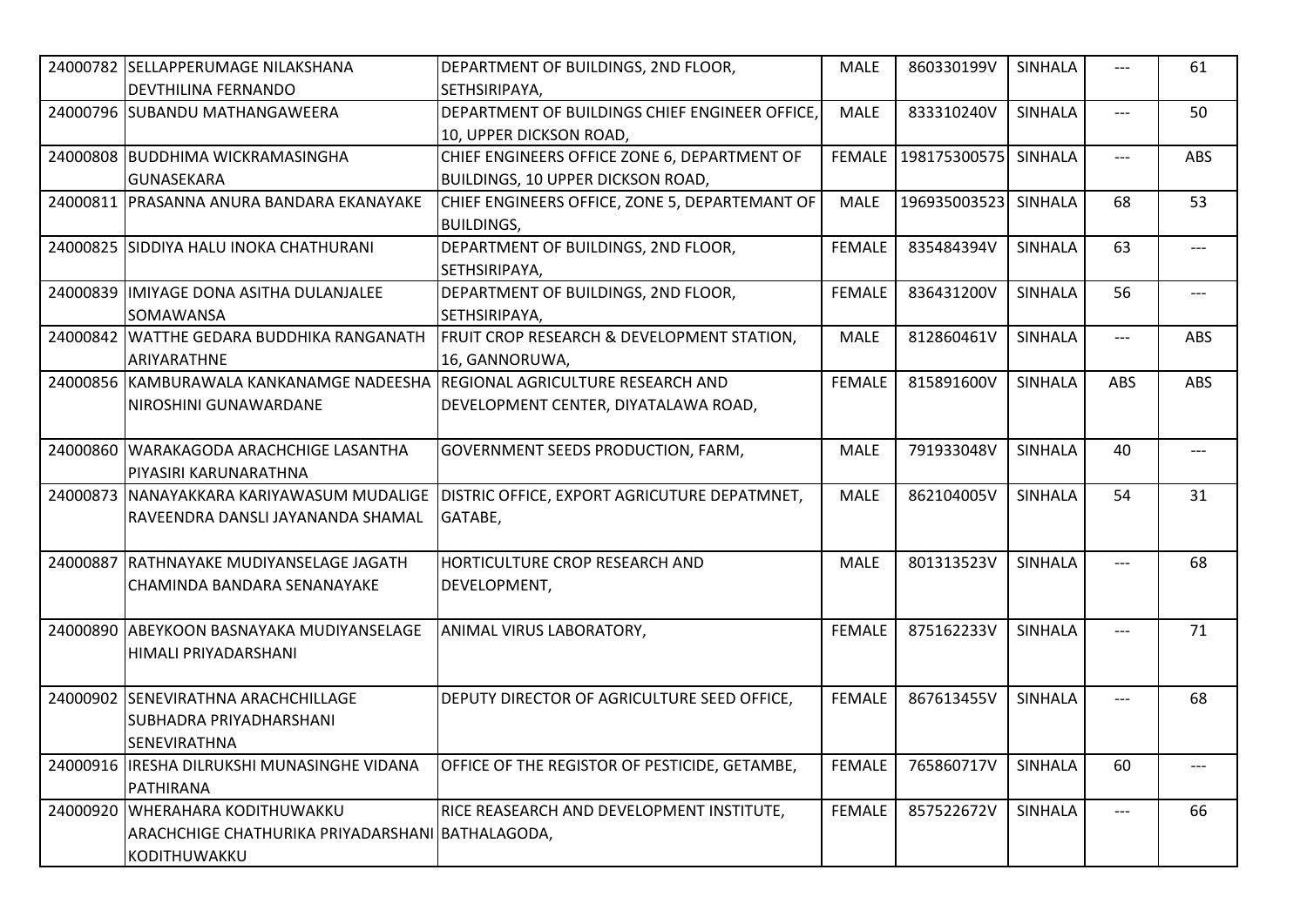|          | 24000933 DOLOSWALA LANDE GEDARA JANANEE     | HORTICULTURAL CROP RESEARCH AND                 | <b>FEMALE</b> | 796043610V                  | <b>SINHALA</b> | $---$ | 75    |
|----------|---------------------------------------------|-------------------------------------------------|---------------|-----------------------------|----------------|-------|-------|
|          | POORNIMA GUNATHILAKE                        | IDEVELOPMENT INSTITUTE.                         |               |                             |                |       |       |
| 24000947 | <b>EKANAYAKE MUDIYANSELE NETHMINI</b>       | HORTICULTURE CROPS RESEARCH AND                 | <b>FEMALE</b> | 785331370V                  | <b>SINHALA</b> | 62    | 26    |
|          | THILANKA MANIKE EKANAYAKA                   | DEVELOPMENT INSTITUTE,                          |               |                             |                |       |       |
|          | 24000950 ASIPANTHIYE WIDANALAGE THEJANI     | FOOD RESEARCH UNIT, GANNORUWA,                  | <b>FEMALE</b> | 777672630V                  | <b>SINHALA</b> | ABS   | ABS   |
|          | UTHPALA DHARMATHILAKE                       |                                                 |               |                             |                |       |       |
|          | 24000964 HERATH MUDIYANSELAGE BUDDHIKA      | STRUCTURAL BRANCH, DEPARTMENT OF BUILDINGS,     | <b>FEMALE</b> | 827161616V                  | SINHALA        | $---$ | 58    |
|          | <b>KALANI HERATH</b>                        | 1ST FLOOR, SETHSIRIPAYA,                        |               |                             |                |       |       |
|          | 24000978 HITIHAMI MUDIYANSELAGE ISURINI     | STRUCTURAL BRANCH DEPARTMENT OF BUILDINGS,      | <b>FEMALE</b> | 836941608V                  | <b>SINHALA</b> | $---$ | ABS   |
|          | MEDAVI JAYAMINI MANIKE                      | 1ST FLOOR, SETHSIRIPAYA,                        |               |                             |                |       |       |
| 24000981 | <b>WICKRAMASOORIYA PALAKUTTIGE</b>          | DEPARTMENT OF BUILDINGS, 2ND FLOOR,             | <b>FEMALE</b> | 837092914V                  | <b>SINHALA</b> | 44    | 50    |
|          | THANUJA DILHANI WICKRAMASOORIYA             | SETHSIRIPAYA,                                   |               |                             |                |       |       |
|          |                                             |                                                 |               |                             |                |       |       |
|          | 24000995 JJAYASIRI MUDIYANSELAGE SHAYAMALI  | ASSISTANT DIRECTOR OFFICE, DEPARTMENT OF        | <b>FEMALE</b> | 857960181V                  | SINHALA        | 66    | 65    |
|          | CHATHURA KUMARI PREMARATHNE                 | EXPORT AGRICULTIURE, WILGODA ROAD,              |               |                             |                |       |       |
|          | 24001007 MARAKKALA MANAGE NADEESHA          | DEPARTMENT OF EXPORT AGRICULTURE DISTRICT       |               | FEMALE 198458201810 SINHALA |                | 74    | 57    |
|          | <b>NIROSHANI</b>                            | OFFICE, KADURUPOKUNA ROAD,                      |               |                             |                |       |       |
|          | 24001010 RANDENIYA MUDIYANSELAGE ERANDI     | 31, GANGODA,                                    | <b>FEMALE</b> | 867690018V                  | <b>SINHALA</b> | $---$ | 78    |
|          | MADHUSHIKA KUMARI RANDENIYA                 |                                                 |               |                             |                |       |       |
|          | 24001024 GAMAGEDARA NILUPA CHANDRAKANTHI    | DISTRICT OFFICE, EXPORT AGRICUTURE              | <b>FEMALE</b> | 857443730V                  | <b>SINHALA</b> | 56    | $---$ |
|          |                                             | DEPARTMENT,                                     |               |                             |                |       |       |
|          | 24001038 CHITRA DARSHANI KODIKARA           | EXPORT AGRICULTURE DISTRICT OFFICE, 16TH FLOOR, | <b>FEMALE</b> | 665340449V                  | <b>SINHALA</b> | 58    | 50    |
|          |                                             | SUHURUPAYA,                                     |               |                             |                |       |       |
|          | 24001041 METTHASENAGE JATHA BANDARAMENIKE   | AGRARIAN SERVICES CENTER, YATIPALATHA,          | <b>FEMALE</b> | 867721681V                  | <b>SINHALA</b> | 63    | 74    |
|          |                                             |                                                 |               |                             |                |       |       |
|          | 24001055 ABEYSINGHE MUDIYANSELAGE LAKSHIKA  | ASSISTANT DIRECTOR, DEPARTMENT OF EXPORT        |               | FEMALE 198086400325 SINHALA |                | 54    | 40    |
|          | RASANI ABEYSINGHE                           | AGRICULTURE, RAICE COURCE ROAD,                 |               |                             |                |       |       |
|          | 24001069 JONATHAN CAGITAN FERNANDES         | DEPARTMENT OF EXPORT AGRICULTURE, DISTRICT      | <b>MALE</b>   | 872350276V                  | SINHALA        | 52    | 45    |
|          |                                             | OFFICE,                                         |               |                             |                |       |       |
|          | 24001072 WIJAYASINGHE ADIKARI APPUHAMILLAGE | INTER CROPPING AND BETEL RESEARCH STATION,      | <b>MALE</b>   | 862721640V                  | <b>SINHALA</b> | 65    | $---$ |
|          | HASITHA SHAMAKA                             | DAMPELESSA,                                     |               |                             |                |       |       |
|          | 24001086 DENIYAPAHALA VEDA RALALAGE INOKA   | CENTRAL RESEARCH STATION, DEPARTMENT OF         | <b>FEMALE</b> | 885102735V                  | SINHALA        | $---$ | 50    |
|          | DENIYAPAHALA                                | <b>EXPORT AGRICULTURE,</b>                      |               |                             |                |       |       |
|          | 24001090 JJAYAWARDANA MUDIYANSELAGE         | DEPARTMENT OF EXPORT AGRICULTURE,               | <b>FEMALE</b> | 815142080V                  | <b>SINHALA</b> | 49    | 47    |
|          | WATHSALA NISHANTHI JAYAWARDANA              |                                                 |               |                             |                |       |       |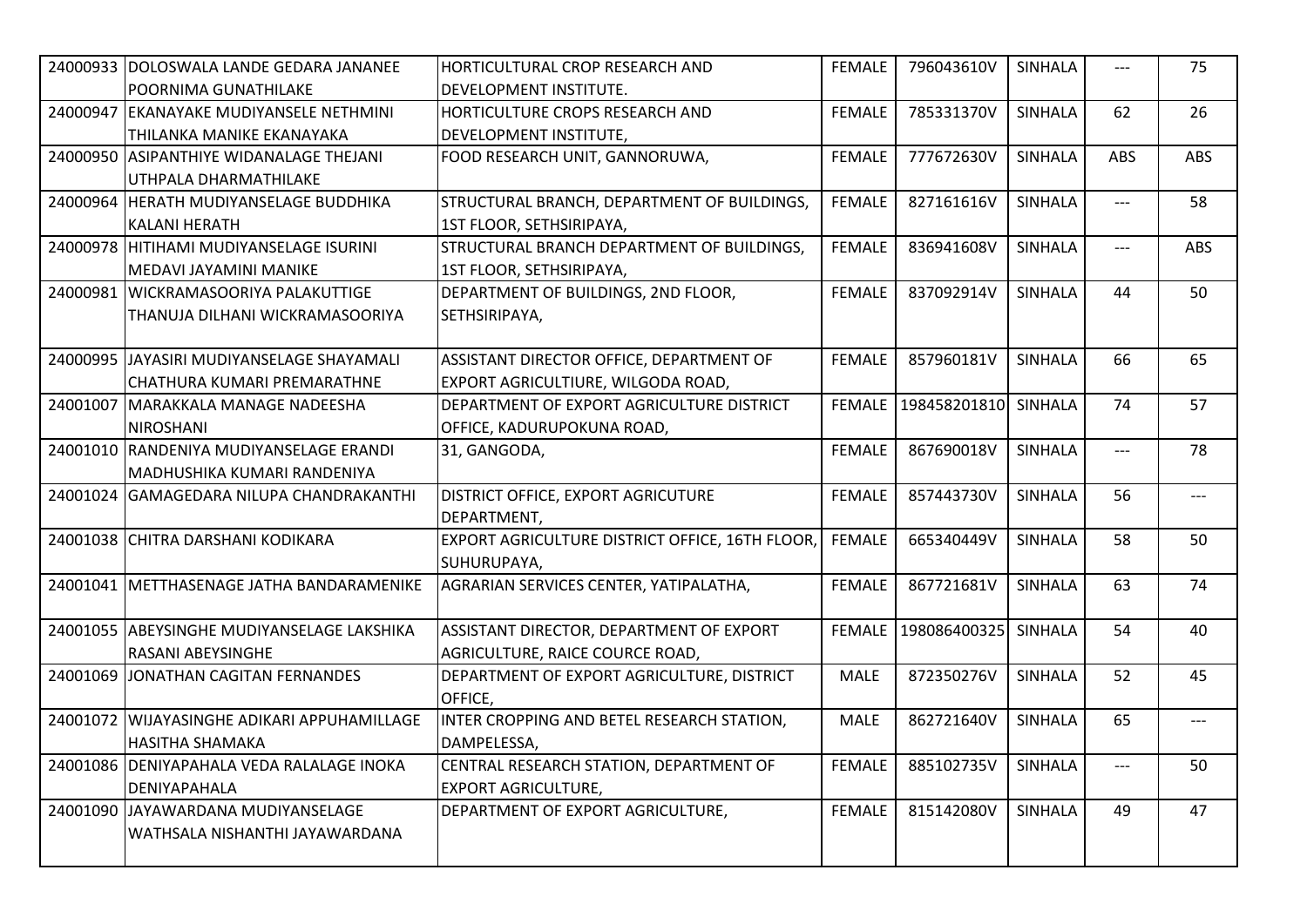| 24001101 SANDARA MARAKKALAGE AMILA SANJAYA<br><b>JINADASA</b>      | DEPARTMENT OF EXPORT AGRICULTURE, DISTRICT<br>OFFICE, RATWATTA MAWATHA,                                       | <b>MALE</b>   | 730722001V                    | <b>SINHALA</b> | 28    | 40         |
|--------------------------------------------------------------------|---------------------------------------------------------------------------------------------------------------|---------------|-------------------------------|----------------|-------|------------|
| 24001115 EKANAYAKA MUDIYANSELAGE DHAMMIKA<br><b>BANDARA</b>        | DEPUTY DIRECTOR OF AGRICULTURE OFFICE (I.P.EX.),                                                              | <b>MALE</b>   | 751402589V                    | <b>SINHALA</b> | 45    | 55         |
| 24001129 DILUM RUWAN THUSHANTHA IDIPPILI<br>PATHIRANA              | DEPUTY DIRECTOR OF AGRICULTURE (SEEDS) OFFICE,<br>THELIJJAWILA,                                               | <b>MALE</b>   | 771263607V                    | <b>SINHALA</b> | 54    | 43         |
| 24001132 LOKESHWARA PATABENDIGE DESHANI<br>THEEKSHANA KARUNANANDA  | IRRIGATION ENGINEER OFFICE, RIDIYAGAMA ROAD,                                                                  | <b>FEMALE</b> | 197672800190                  | SINHALA        | ABS   | ABS        |
| 24001146 LASHIKA NIMANTHI WEERASINGHE                              | TISSUE CULTURE RESEARCH STATION AND CENTRAL<br>PLANT NURSERY, EXPORT AGRICULTURE<br>DEPARTMENT, VIA MIRIGAMA, | <b>FEMALE</b> | 897340127V                    | <b>SINHALA</b> | 68    | 64         |
| 24001150 MADDEPOLAGE SUMUDU NILANKA<br><b>WIJESINGHE</b>           | PLANT TISSUE CULTURE RESEARCH STATION AND<br>CENTRAL NURSERY, EXPORT AGRICULTURE<br>DEPARTMENT, VIA MIRIGAMA, | <b>FEMALE</b> | 835082903V                    | <b>SINHALA</b> | ABS   | <b>ABS</b> |
| 24001163 RATHNAYAKE MUDIYANSELAGE THILINI<br>NARMADA RATHNAYAKE    | ASSISTANT DIRECTOR OFFICE, DEPARTMENT OF<br>EXPORT AGRICULTURE, ELWALA, UKUWELA,                              | <b>FEMALE</b> | 875793390V                    | <b>SINHALA</b> | 58    | 64         |
| 24001177 LUWISE HANNADIGE CHAMILA PRABATH<br><b>SAMARAWEERA</b>    | 179/B, TEMPLE ROAD,                                                                                           | <b>MALE</b>   | 732833013V                    | <b>SINHALA</b> | 60    | 31         |
| 24001180 UDUGAMAKORALALAGE DON UDARA<br><b>UDAYANGA</b>            | 179/B, TEMPLE ROAD,                                                                                           | <b>MALE</b>   | 850032190V                    | <b>SINHALA</b> | 53    | 46         |
| 24001194 HERATH MUDIYANSELAGE GNANARATHNA                          | DIVISIONAL SECRETARIAT OFFICE,                                                                                | <b>MALE</b>   | 197505804586                  | SINHALA        | ABS   | ABS        |
| 24001206 WANSAPURA ARACHCHILAGE GAYANATHA<br>KUMARA JAYATHUNGA     | REGIONAL ENGINEERING WORKSHOP, DEPARTMENT<br>OF AGRICULTURE,                                                  | <b>MALE</b>   | 751250207V                    | <b>SINHALA</b> | 42    | $---$      |
| 24001210 EPITAKADUWE LOKUGAMAGE DON<br>ANURUDDHA NAMAL SIRIWARDANA | SEED CONSERVATION UNIT, PLANT GENETIC<br>RESOURCES CENTER, GANNORUWA,                                         | <b>MALE</b>   | 823523459V                    | SINHALA        | 64    | 34         |
| 24001223 MERI MANUJA UDAYANGA DE SILVA                             | <b>GRAIN LEGUME &amp; OIL CROP RESEARCH &amp;</b><br><b>DEVELOPMENT CENTRE,</b>                               | <b>MALE</b>   | 872563628V                    | <b>SINHALA</b> | $---$ | 56         |
|                                                                    | 24001237 RAJAPAKSHA GEDARA NIMALI RAJAPAKSHA ADAPTIVE RESEARCH UNIT, THIBBATUMULLA,<br>KATUDENIYA,            | <b>FEMALE</b> | 875141813V                    | <b>SINHALA</b> | $---$ | 48         |
| 24001240 UDUGODA PATHIRANNAHALAGE<br>PRIYANGANI PUSHPA KUMARI      | FIELD CROPS RESEARCH AND DEVELOPMENT<br><b>INSTITUTE,</b>                                                     |               | FEMALE   738652045V   SINHALA |                | 68    |            |
| 24001254 JJAYAWEERA MUDIYANSELAGE SAMUDIKA<br>KUMARI JAYAWEERA     | REGIONAL AGRICULTURE RESEARCH & DEVELOPMENT<br>CENTRE, DIYATHALAWA ROAD,                                      | <b>FEMALE</b> | 856340902V                    | SINHALA        | 55    | ---        |
| 24001268 KASTHURI DISSANAYAKALAGE KAPILA<br>UPASHANTHA DISSANAYAKE | IN SERVICE TRAINING INSTITUTE, GANNORUWA,                                                                     | <b>MALE</b>   | 750610420V                    | SINHALA        | 43    | 22         |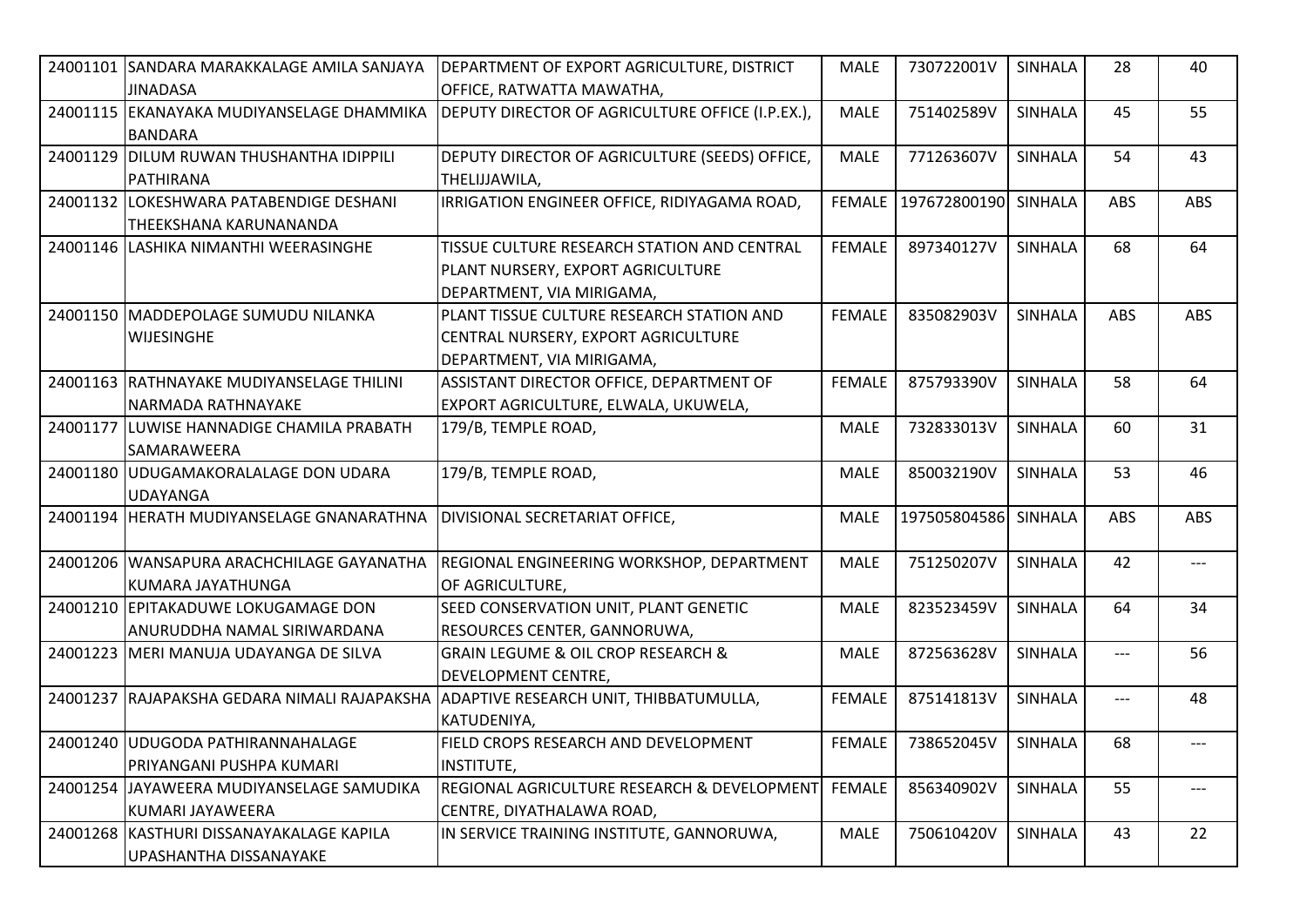| 24001271 HASITHA SAMAN CHANDIKA UDAWATTAGE GOVERNMENT SEED PRODUCTION FARM, |                                                                         | <b>MALE</b>   | 842381436V           | SINHALA        | 40    | ---        |
|-----------------------------------------------------------------------------|-------------------------------------------------------------------------|---------------|----------------------|----------------|-------|------------|
| 24001285 KORALE GAMARALALAGE PADMA KUMARI<br><b>DHANAPALA</b>               | INSTITUTE OF SURVEYING AND MAPPING,                                     | <b>FEMALE</b> | 777291050V           | <b>SINHALA</b> | 55    | 47         |
| 24001299   IPALAWATHTHAGE CHAMIKA PRASANTHA<br>IIPALAWATHTHA                | INSTITUTE OF SURVEYING AND MAPPING,                                     | <b>MALE</b>   | 742430502V           | <b>SINHALA</b> | 70    | 49         |
| 24001300 CHATHURIKA GEEMADU HAPUARACHCHI                                    | <b>DISTRICT SURVEY OFFICE,</b>                                          |               | FEMALE 198857501741  | SINHALA        | $---$ | 50         |
| 24001314  ILANDARA PEDIGE SHALINI DANANJINA<br><b>WICKRAMASOORIYA</b>       | FIELD CROP RESEARCH & DEVELOPMENT INSTITUTE,                            | <b>FEMALE</b> | 868601094V           | <b>SINHALA</b> | $---$ | 75         |
| 24001328 PREETHIKA NILANTHI DENIYEGEDARA                                    | FIELD CROPS RESEARCH AND DEVELOPMENT<br><b>INSTITUTE,</b>               | <b>FEMALE</b> | 826650770V           | <b>SINHALA</b> | 65    | 42         |
| 24001331   WELLAKKATTU MUDIYANSELAGE<br>WATHSALA SANATHANI MARAPANA         | REGIONAL AGRICULTURE RESEARCH & DEVELOPMENT<br>CENTRE, DIYATALAWA ROAD, | <b>FEMALE</b> | 856134440V           | <b>SINHALA</b> | ABS   | ABS        |
| 24001345 MUDUGAMUWA ARACHCHIGE SISIRA<br>IPUSPAKUMARA                       | DEPARTMENT OF MOTOR TRAFFIC (TECHNICAL<br>BRANCH), WERAHERA,            | <b>MALE</b>   | 670870065V           | <b>SINHALA</b> | 66    | ---        |
| 24001359 UDA MUHANDIRAMLAGE ARUNASIRI<br><b>BANDARA</b>                     | <b>DIRECTOR OF IRRIGATION OFFICE,</b>                                   | <b>MALE</b>   | 196504805092         | SINHALA        | ABS   | <b>ABS</b> |
| 24001362 RATHNAYAKE MUDIYANSELAGE<br><b>WEERARATHNE RATHNAYAKE</b>          | <b>DISTRICT SURVEY OFFICE,</b>                                          | <b>MALE</b>   | 870680813V           | <b>SINHALA</b> | 56    | 26         |
| 24001376 ALAHAKOON MUDIYANSELAGE DARSHANA<br><b>DUMINDA ALAHAKOON</b>       | DEPARTMENT OF MOTOR TRAFFIC, DISTRICT<br>SECRETARIAT,                   | <b>MALE</b>   | 750042775V           | <b>SINHALA</b> | ABS   | ABS        |
| 24001380 THILINA CHAMINDRA BANDARA<br><b>EKANAYAKE</b>                      | 5A, C/P IRRIGATION DEPARTMENT, ASIRI PLACE,<br>PALLEKALE,               | <b>MALE</b>   | 751722532V           | <b>SINHALA</b> | 46    | $---$      |
| 24001393 JAYASRI JAYANATH GALETUMBE<br><b>DISSANAYAKE</b>                   | PATHAHEWAHETA PRADHESHIYA SABHA, 15,<br><b>GURUDENIYA ROAD,</b>         | <b>MALE</b>   | 197927200579         | <b>SINHALA</b> | 70    | 55         |
| 24001405 VITHANAGE ANUSHA PRADEEP KUMARA                                    | GOVERNMENT SEED FARM, DIPARTMENT OF<br>AGRICULTURE,                     | <b>MALE</b>   | 198627402826 SINHALA |                | 60    | 40         |
| 24001419 WICKRAMAGE SIDATH PRASANNA<br><b>JAYATHISSA</b>                    | ADDITIONAL DERECTOR, SEED SERTIFICATION<br>SERVICE,                     | <b>MALE</b>   | 830731083V           | <b>SINHALA</b> | $---$ | 65         |
| 24001422 WEERASEKARA ARACHCHIGE CHAMINDA<br>JAYALATH                        | <b>DISTRICT SECRETARIAT,</b>                                            | <b>MALE</b>   | 830991891V           | <b>SINHALA</b> | $---$ | ABS        |
| 24001436   IHALA KANKANAMLAGE AJITH PRIYANTHA<br><b>KUMARA</b>              | DEPARTMENT OF NATIONAL MUSEUMS, SIR MARCUS<br>FERNANDO MAWATHA,         | <b>MALE</b>   | 631054579V           | <b>SINHALA</b> | ---   | 17         |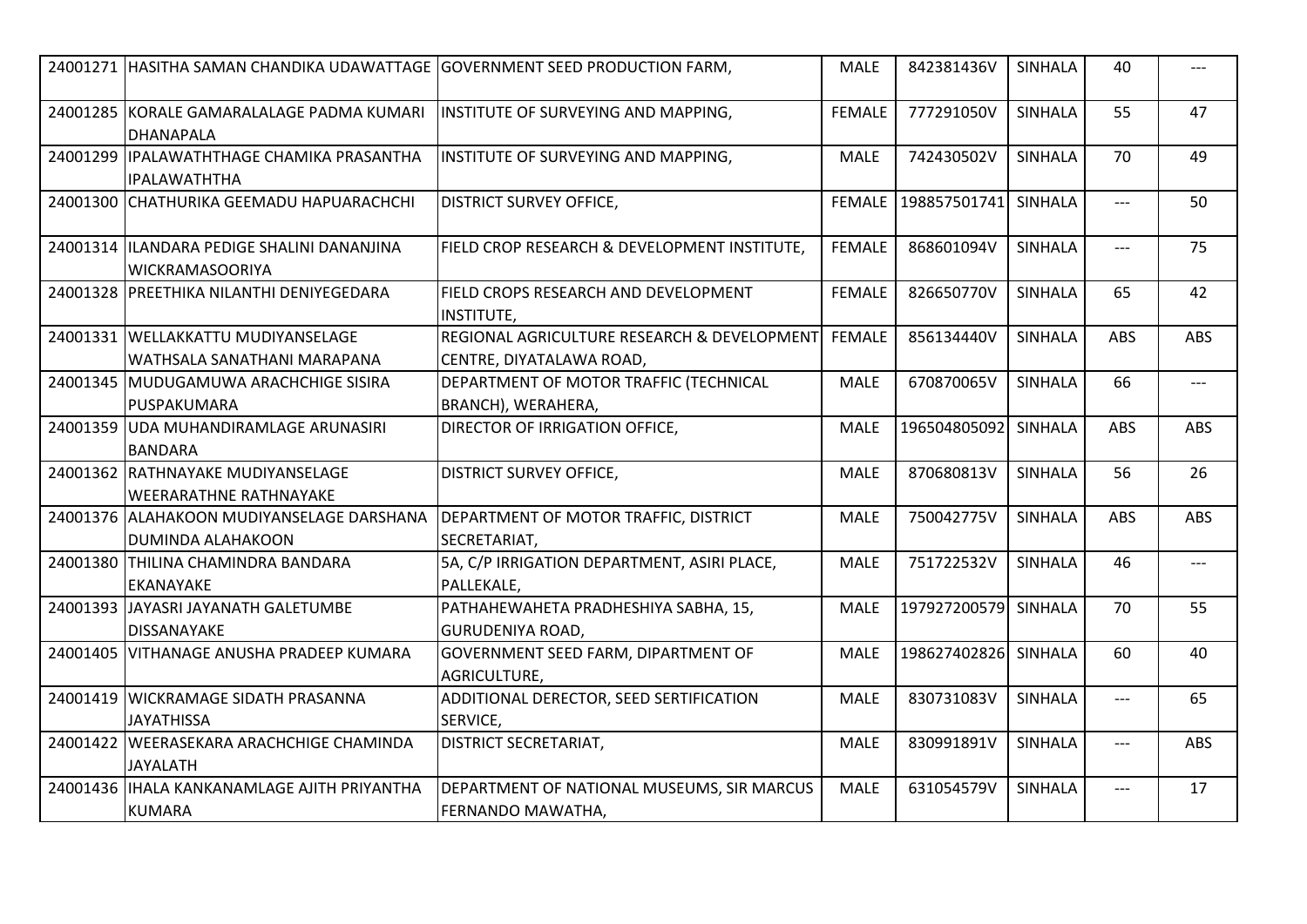| 24001440 WEERAKOON MUDIYANSELAGE RASIKA<br>SAMPATH KUMARA WEERAKOON         | DEPARTMENT OF MOTOR TRAFIC, DISTRICT OFFICE,             | <b>MALE</b>   | 721080960V           | SINHALA        | 52                   | ABS        |
|-----------------------------------------------------------------------------|----------------------------------------------------------|---------------|----------------------|----------------|----------------------|------------|
| 24001453 HERATH MUDIYANSELAGE NANDANI<br><b>GUNASEKARA</b>                  | IRRIGATION ENGINEER'S OFFICE, MAPAKADA WEWA,             | <b>FEMALE</b> | 665941809V           | <b>SINHALA</b> | 29                   | 40         |
| 24001467 DHAMMIKA SAJEEWANI ADHIGAMA<br>MUDALIGE                            | LAND COMMISSIONER'S OFFICE, KACHCHERI,                   | <b>FEMALE</b> | 726812527V           | SINHALA        | $---$                | 41         |
| 24001470 MANAGE DILAN CHATHUSANKA                                           | METEOROLOGICAL OFFICE, BHANDARANAYAKE AIR<br>PORT,       | <b>MALE</b>   | 882943283V           | <b>SINHALA</b> | $\hspace{0.05cm}---$ | <b>ABS</b> |
| 24001484   DISSANAYAKE MUDIYANSELAGE SANJEEWA<br><b>MANOSHA DISSANAYAKE</b> | DEPARTMENT OF AGRARIAN DISTRICT OFFICE,                  | <b>FEMALE</b> | 818490011V           | <b>SINHALA</b> | 56                   | $---$      |
| 24001498 SAUNDA HENNEDIGE KAPILA PRIYANKARA                                 | DIVISIONAL SECRETARIAT,                                  | <b>MALE</b>   | 712623179V           | SINHALA        | 40                   | ---        |
| 24001500 KARIYAWASAM MAJUWANA GAMAGE<br><b>BANDULA KUMARA DIAS</b>          | DEPARTMENT OF MOTOR TRAFFIC, TECHNICAL<br><b>BRANCH,</b> | <b>MALE</b>   | 743242165V           | SINHALA        | $---$                | 61         |
| 24001513 WICKRAMASINGHA MUDIYANSELAGE<br><b>IROSHANI SENAVIRATHNA</b>       | PLANT QUARANTINE STATION, P.O.BOX 595, SEA<br>PORT,      | <b>FEMALE</b> | 856540952V           | SINHALA        | $---$                | 51         |
| 24001527 KURAMPALA RALALAGE SAMINDA<br>CHATHURAN BANDARA KAHAWANDALA        | AGRICULTURE RESEARCH STATION, SEETHA ELIYA,              | <b>MALE</b>   | 871531854V           | <b>SINHALA</b> | $\hspace{0.05cm}---$ | 47         |
| 24001530 PALLEGEDARA ARACHCHILAGE SAMAN<br>DAMMIKA WIJERATNE                | DEPARTMENT OF MOTOR TRAFFIC, DISTRICT<br>SECRETRAIAT,    | <b>MALE</b>   | 723420326V           | SINHALA        | 49                   | $---$      |
| 24001544 PRIYANTHA PUSHPA KUMARA PANANWALA DIVISIONAL SECRETARIAT,          |                                                          | <b>MALE</b>   | 197024002859 SINHALA |                | ABS                  | ABS        |
| 24001558 WITHARAMALAGE SURANGA                                              | DIVISIONAL SECRETARIAT,                                  | <b>MALE</b>   | 781570737V           | <b>SINHALA</b> | ABS                  | ABS        |
| 24001561 WIJESUNDARA MUDIYANSELAGE AJITH<br>SAMANTHA WIJESUNDARA            | DIVISIONAL SECRETARIAT OFFICE,                           | <b>MALE</b>   | 197335700180 SINHALA |                | 43                   | 41         |
| 24001575 ANTHONAM POLICE VIDANAGE CHANDIMA<br>HASANTHIKA JEEVANI            | THUMPANE DIVISIONAL SECRETARIAT,                         | <b>FEMALE</b> | 777532308V           | SINHALA        | ABS                  | ABS        |
| 24001589 URALA LIYANAGE SUMIRA SHYAMAN DE<br><b>SILVA</b>                   | DIVISIONAL SECRETARIAT,                                  | <b>MALE</b>   | 790860233V           | SINHALA        | ABS                  | ABS        |
| 24001592 MIRIHANA ARACHIGE GAMINI WIJEYA                                    | LAND COMMISSIONER'S OFFICE DISTRICT<br>SECRETARIAT,      | <b>MALE</b>   | 632680465V           | SINHALA        | ABS                  | $---$      |
| 24001604   MARASINGHA ARACHCHILAGHE SHASHIKA<br>MADHUBHASHANIE ARIYAWANSHA  | OFFICE OF THE DIRECTOR OF IRRIGATION, 47, KANDY<br>ROAD, | <b>FEMALE</b> | 826101903V           | <b>SINHALA</b> | 59                   | 12         |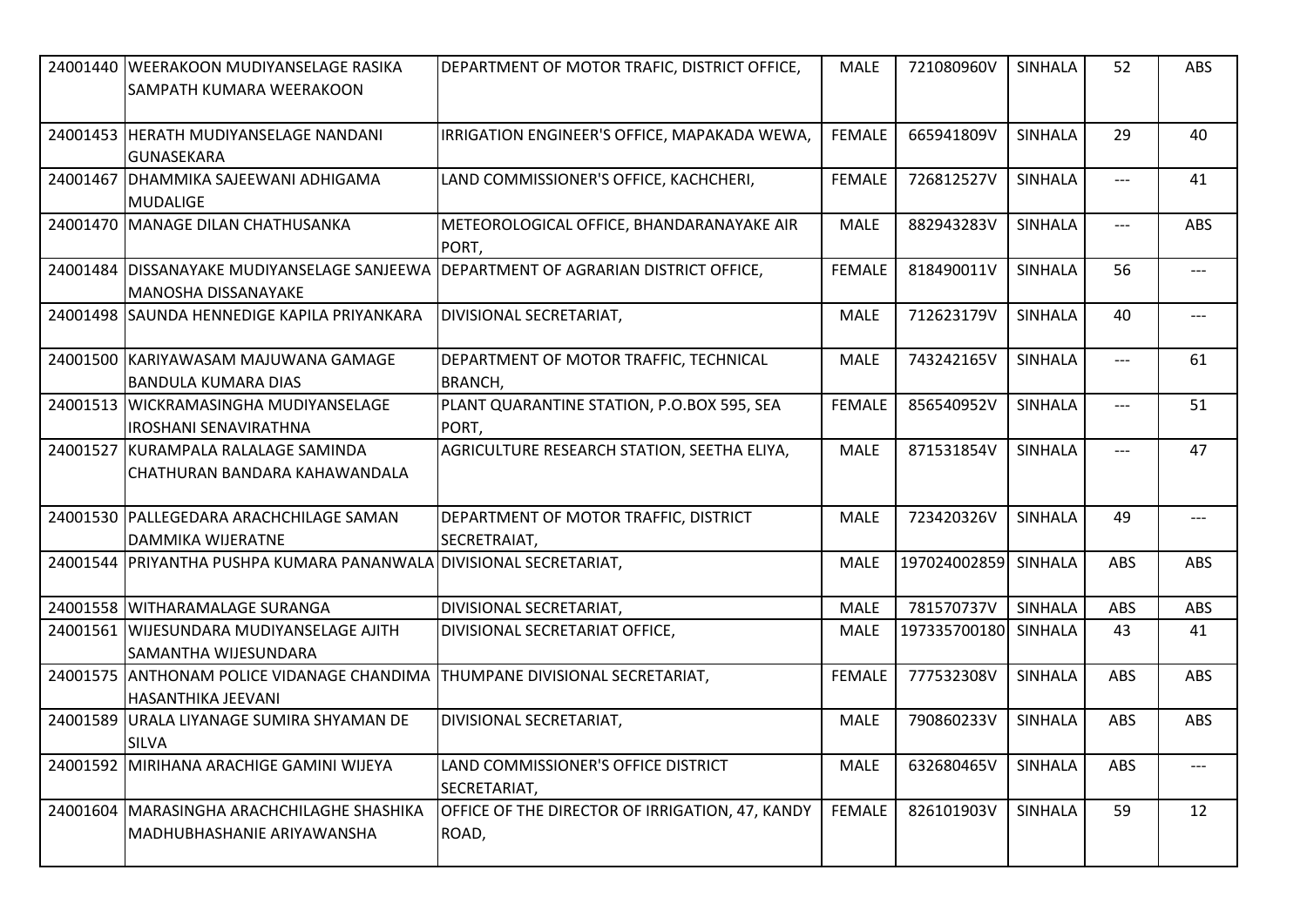| 24001618 VITHARUM KARANA WAGARACHCHIGE<br><b>SAMAN KUMARA</b>                               | DIRECTOR IRRIGATION OFFICE, BELIGAHA JUNCTION,                                                      | MALE          | 751800584V           | <b>SINHALA</b> | 56                                  |            |
|---------------------------------------------------------------------------------------------|-----------------------------------------------------------------------------------------------------|---------------|----------------------|----------------|-------------------------------------|------------|
| 24001621 MOHIDEEN ABDUL CADER MOHOMED<br><b>NAUSHAD</b>                                     | DIVISIONAL IRRIGATION ENGINEER'S OFFICE,                                                            | <b>MALE</b>   | 770872022X           | <b>SINHALA</b> | ABS                                 | ABS        |
| 24001635 MADUGASTHANNAGE NADUN AKALANKA<br><b>JAYASINGHE</b>                                | DIMBULAGALA DIVISIONAL SECRETARIAT,<br>MANAMPITIYA,                                                 | <b>MALE</b>   | 197906404000 SINHALA |                | ABS                                 | <b>ABS</b> |
| 24001649 NAKKAVITA KANKANAMALAGE ANUSHA<br><b>DILRUKSHI BANDARA</b>                         | DIVISIONAL SECRETARIAT, THIMBIRIGASYAYA, 563,<br>ELVITIGALA MAWATHA, NARAHENPITA,                   | <b>FEMALE</b> | 725832940V           | <b>SINHALA</b> | 40                                  | 33         |
| 24001652 MEDDE RALALAGE LAKRUWAN<br><b>CHANDRABANDARA</b>                                   | EXAMINER OF MOTOR VEHICLES, DEPARTMENT OF<br>MOTOR TRAFFIC, DISTRICT SECRETARIAT,                   | <b>MALE</b>   | 810451556V           | <b>SINHALA</b> | ABS                                 | <b>ABS</b> |
| 24001666 MUTHUMUNI NANDANA CHANAKA<br>ABEYSEKARA                                            | DEPARTMENT OF MOTOR TRAFFIC, WERAHARA,                                                              | <b>MALE</b>   | 821364434V           | <b>SINHALA</b> | 48                                  | 49         |
| 24001670   HITIHAMILLAGE NANDASIRI<br><b>DHARMASOORIYA</b>                                  | DEPARTMENT OF MOTOR TRAFFIC,                                                                        | <b>MALE</b>   | 691093484V           | <b>SINHALA</b> | 59                                  | 41         |
| 24001683 KADUKANNAGE RANJITH PEIRIS                                                         | DRILLING SECTION IRRAGATION DEPARTMENT,                                                             | <b>MALE</b>   | 813164574V           | <b>SINHALA</b> | ABS                                 | ABS        |
| 24001697 WIJEGUNAWARDANAGE DHARMASRI<br><b>WIMALASIRI</b>                                   | <b>RANGE FOREST OFFICE,</b>                                                                         | <b>MALE</b>   | 650011180V           | <b>SINHALA</b> | 60                                  | 51         |
| 24001709 KATHRI ACHCHIGE HIROSHANIE MANJULA<br><b>DHARMASIRI</b>                            | DEPARTMENT OF BUILDINGS, 2ND FLOOR,<br>SETHSIRIPAYA,                                                | <b>FEMALE</b> | 858641470V           | <b>SINHALA</b> | $\qquad \qquad - -$                 | <b>ABS</b> |
| 24001712 WICKRAMAGE DONA MANORI NISANSALA                                                   | CHIEF ENGINEER, ZONE 1, CONSTRUCTION OFFICE,<br>DEPARTMENT OF BUILDINGS, 213, TORRINGTON<br>AVENUE, | <b>FEMALE</b> | 786912539V           | <b>SINHALA</b> | 79                                  | 48         |
| 24001726 KULASURIYA ARACHCHIGE IWANTHI<br>UTHPALA KULASURIYA                                | CHIEF ENGINEER, ZONE 1, CONSTRUCTION OFFICE,<br>DEPARTMENT OF BUILDINGS, 213, TORRINGTON<br>AVENUE, | <b>FEMALE</b> | 198159601617 SINHALA |                | ABS                                 | <b>ABS</b> |
| 24001730 RUSHANI WASANA JAYASINGHE                                                          | CHIEF ENGINEER, ZONE 1, CONSTRUCTION OFFICE,<br>DEPARTMENT OF BUILDINGS, 213, TORRINGTON<br>AVENUE, | <b>FEMALE</b> | 857350260V           | <b>SINHALA</b> | 79                                  | 58         |
| 24001743 ASANKA MANOJLAL MAGALLAGODA                                                        | METEOROLOGICAL OFFICE,                                                                              | <b>MALE</b>   | 650930495V           | <b>SINHALA</b> | ABS                                 | ABS        |
| 24001757 SUBASINGHE MUDIYANSELAGE RATHNASIRI RANGE FOREST OFFICE,<br><b>SUBASIN BANDARA</b> |                                                                                                     | <b>MALE</b>   | 690292009V           | <b>SINHALA</b> | <b>ABS</b>                          | <b>ABS</b> |
| 24001760 PONSUGE GAYAN SURESH TISSERA                                                       | <b>RANGE FOREST OFFICE,</b>                                                                         | MALE          | 832731480V           | SINHALA        | ABS                                 | <b>ABS</b> |
| 24001774 AMUKOTUWE GEDARA PRASAD<br><b>MADUSANKA</b>                                        | <b>GOVERNMENT SEED FARM,</b>                                                                        | <b>MALE</b>   | 851362800V           | SINHALA        | ABS                                 | <b>ABS</b> |
| 24001788 WEERASINGHE MUDIYANSELAGE SHALIKA<br>DILAN WEERASINGHE                             | KNOWLEDGE CENTER, DAPH, GATAMBE,                                                                    | <b>MALE</b>   | 871411492V           | SINHALA        | $\hspace{0.05cm}---\hspace{0.05cm}$ | 42         |